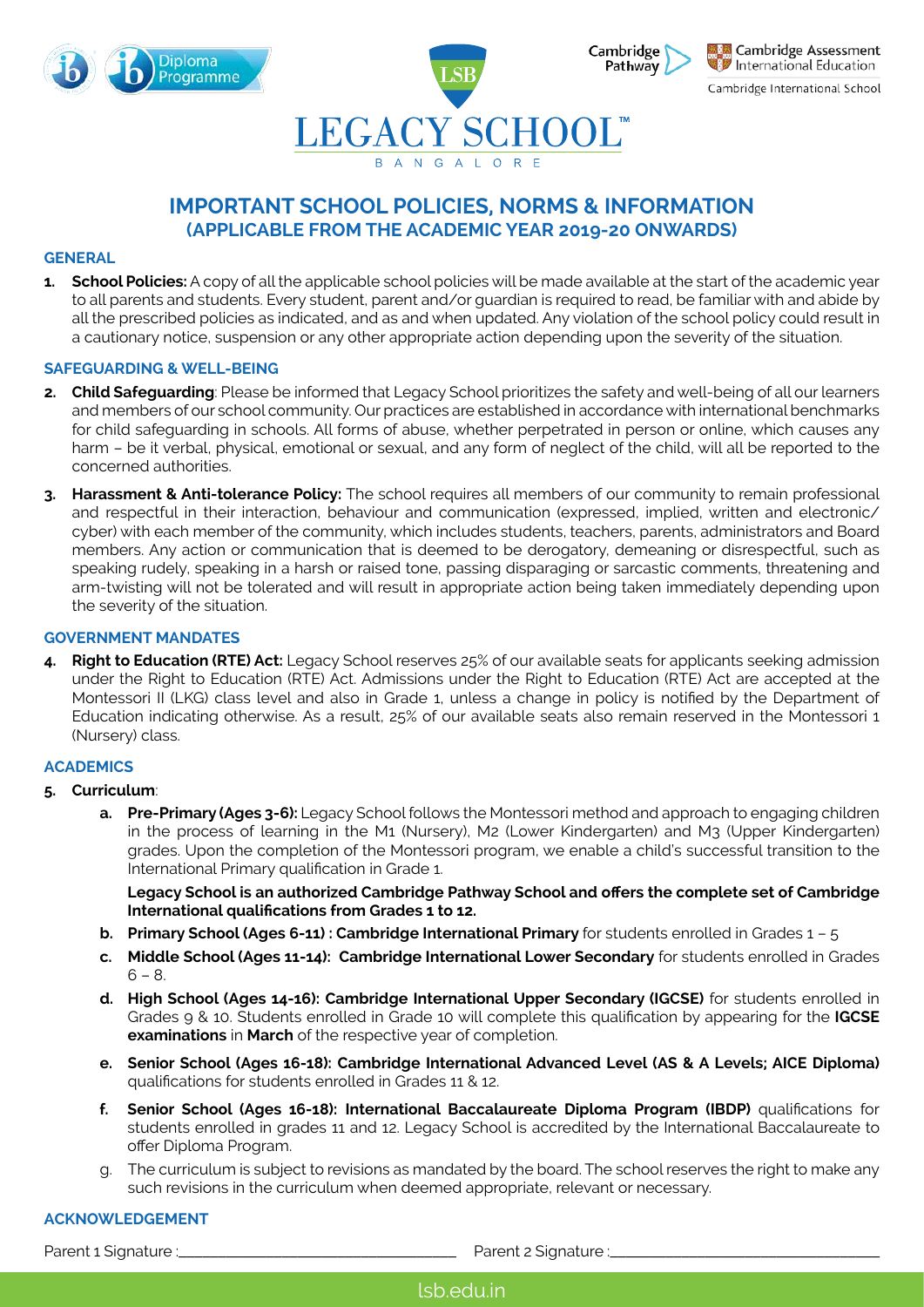



Cambridge Assessment International Education Cambridge International School

**6. Assessments**: At Legacy School, we conduct both - Formative and Summative assessments to support students' development and progress. Formal examinations commence from Grade 5 onwards.

# **7. Standardized & Board Assessments**:

- **a. Progression Tests (Grades 2, 3, 4, 6 & 7)**: These tests are developed based on the guidelines and curriculum framework given by Cambridge Assessment International Education (CAIE), and are administered by the school at the end of each academic year. These diagnostic assessments are only used to determine a child's level of proficiency and academic progress, and are used to help bridge any gaps in conceptual understanding before a child progresses to the next grade.
- **b. International Benchmarking Tests (Grades 3 10)**: The International Benchmarking Tests are mandatory skill-based assessments that are conducted in the areas of English, Math and Science for all students enrolled in Grades 3 – 10.
- **c. Cambridge Checkpoint Examinations (Grade 5 & 8):** These tests are administered by Cambridge Assessment International Education upon the completion of the Primary (Grade 5) and Lower Secondary (Grade 8) qualifications, to ensure that the student is proficient with the primary and middle school curricula and is eligible to transition to the High School for the Cambridge Upper Secondary – IGCSE qualification. These mandatory diagnostic assessments are conducted in the areas of English, Math, Science & Global Perspective (GP) at the end of Grade 5 and 8 in April.
- **d. Cambridge Upper Secondary IGCSE (Grade 10)**: These examinations are administered by Cambridge Assessment International Education (CAIE) upon the completion of the Upper Secondary qualification for students in Grade 10.
- **e. Cambridge Advanced A Level Certificate / AICE Diploma (Grades 11 & 12)**: These examinations are administered by Cambridge Assessment International Education (CAIE) upon the completion of the Cambridge AS (Grade 11) and Cambridge A Level (Grade 12) qualifications.
- **f. International Baccalaureate Diploma Programme (IBDP Grades 11 & 12)**: External exams are held at the end of the second year (Grade 12) upon completion of the course and fulfilling the requirements of the core: Theory of Knowledge (TOK), Extended Essay (EE) and Creativity, Actvity and Service (CAS).
- **g. PSAT:** All our students in Grade 9 write PSAT (Preliminary SAT) which is conducted by the College Board, USA. The test is an external benchmarking test giving students an insight into their progress. The test provides a detailed skill breakdown and performance review, helping students identify their strength and weakness areas, and enabling them to adopt smarter and more effective strategies while preparing for SAT or other similar standardized/competitive exams in India or overseas. For more information visit https:// collegereadiness.collegeboard.org/psat-nmsqt-psat-10
- **h. NMSQT**-All our students in Grade 10 write NMSQT (National Merit Scholarship Qualifying Test ) which is conducted by the College Board, USA and measures the skills and knowledge that matter most for college and career success. The Score Report provides a detailed skill breakdown and performance review, helping students identify their strength and weakness areas, and enabling them to adopt smarter and more effective strategies while preparing for SAT or other similar standardized/competitive exams in India or overseas. For more information visit https://collegereadiness.collegeboard.org/psat-nmsqt-psat-10

#### **ENROLLMENT & ACADEMIC PROGRESSION**

- **8. Montessori 3 (Upper Kindergarten):** Students admitted under the 'general admission' category into the preprimary school for the Montessori program, will be required to reconfirm their intent (in writing) to continue into Grade 1 for the International Primary program at Legacy School. Confirmations must be received when a student in enrolled in the M4 (Upper Kindergarten) class by the date specified by the school. Failure to do so will result in the seat being forfeited in Grade 1. (This is not applicable for students enrolled under the RTE Act.)
- **9. Cambridge Assessment International Education Upper Secondary IGCSE (Grades 9 & 10)**: Upon the completion of the Lower Secondary qualification, students desiring to continue with the Cambridge Assessment International

#### **ACKNOWLEDGEMENT**

Parent 1 Signature :\_\_\_\_\_\_\_\_\_\_\_\_\_\_\_\_\_\_\_\_\_\_\_\_\_\_\_\_\_\_\_\_\_\_\_ Parent 2 Signature :\_\_\_\_\_\_\_\_\_\_\_\_\_\_\_\_\_\_\_\_\_\_\_\_\_\_\_\_\_\_\_\_\_\_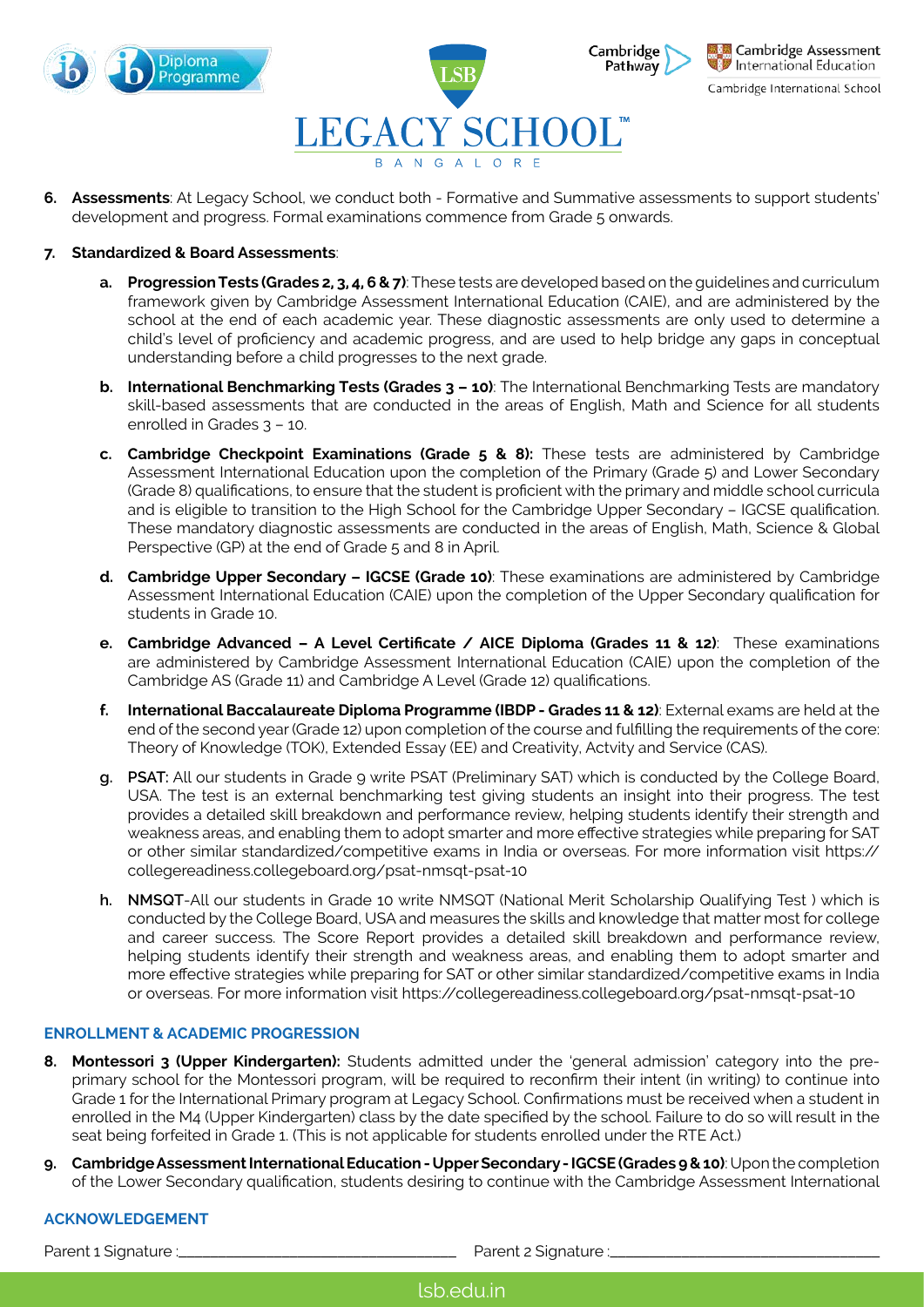



Cambridge International School

Education – Upper Secondary - IGCSE qualification are required to meet the eligibility criteria as specified in point 11a below. The school reserves the right to determine if a student is eligible to be enrolled in the Upper Secondary qualification, and also if they can be registered for the IGCSE examinations.

- **10. Cambridge Assessment International Education 'A' levels & International Baccalaureate Diploma Programme (IBDP) (Grades 11 & 12):** Upon the completion of the IGCSE (Grade 10) examinations, students can continue into Grade 11 and pursue either the Cambridge International 'A' levels or International Baccalaureate Diploma Program qualification. The applicant must satisfy the eligibility criteria as specified in point 11 below. The school reserves the right to determine if a student is eligible for entry and also if they can be registered for the examinations.
- **11. Association of Indian Universities (AIU):** Entry to undergraduate courses in India after high school completion programmes from international boards like Cambridge and IB are regulated by the Association of Indian Universities (AIU). Students are eligible to apply for an undergraduate course of their choice as per the subject combinations mandated by a university or college provided

**For Cambridge,** a student must have 5 passes, including English, with Grades of A, B or C in the IGCSE examinations and 2/3 passes in the 'A' Level examinations in order for their qualifications to be recognized in India

**For IBDP,** similarly, a student pursuing IB Diploma must have 24 points and should have passed a minimum of three subjects at Higher Level (HL) and three at Standard Level (SL) for their qualifications to be recognized in India.

- **11a.** Hence, upon the completion of the Cambridge Assessment International Education Lower Secondary qualification, a student at Legacy School must have maintained an overall grade of 'C' (70%) and an overall attendance of 90% to be considered eligible to continue into and pursue the IGCSE. Further, a student completing IGCSE must also have maintained a minimum of a 'C' grade (70%) or higher in every subject that he/she would like to pursue further in the Cambridge A Level qualification or the IB Diploma Programme.
- **12. Recognition**: The Cambridge Assessment International Education (CAIE) IGCSE and A Level qualifications are recognized in India and around the world. Recognition details are available on the CAIE website: **www.cambridgeinternational.org**
- 13. The International Baccalaureate Diploma Program (IBDP) is also accepted and recognized for admission to undergraduate programs in India and around the world.

For more information about the acceptance policy for the IBDP qualification in India, please find india-recognitionguide-jan-2017 on the following link: http://www.ibo.org

# **PARENT COLLABORATION**

- **14.** Legacy School views learning as a collaborative process, and may request parents to assist with student programs, events, field-trips, projects, activities, clubs, sports, internships, etc.
- **15.** Parent-Teacher-Student interactions are held at regular intervals in the academic year. It is mandatory that one parent attend each meeting.

# **LEARNING, BEHAVIOURAL OR EMOTIONAL REGULATION**

**16.** If a student is identified with either of these challenges, the school will first conduct an informal assessment, based upon which an official educational or behavioural assessment report could be required from an external certified professional. The results of the report will remain confidential and the recommendations given will only be used to help further support the child's learning. In such a situation, it is mandatory that the parents work in cooperation with the child, the consultant and the school (teachers, administrators, counselors and special educators.)

### **MISCELLANEOUS**

- **17. Yoga**: It is mandatory for all students of Grades 1 to 5 to attend Yoga classes. Only students with certified medical conditions will be exempted.
- **18. Photograph / Video Policy**: Photographs or videos of classes, students (individual or group), sports, literary events, cultural performances, field-trips, competitions or any other school associated activities could be published on the school website, internal school portal, school magazine, social media sites or in the school's promotional material. At the time of enrollment, parents must collect, complete and submit a media consent form.
- **19. Transport**: Services are outsourced and managed by an external service provider. Transport services are provided

# **ACKNOWLEDGEMENT**

Parent 1 Signature :\_\_\_\_\_\_\_\_\_\_\_\_\_\_\_\_\_\_\_\_\_\_\_\_\_\_\_\_\_\_\_\_\_\_\_ Parent 2 Signature :\_\_\_\_\_\_\_\_\_\_\_\_\_\_\_\_\_\_\_\_\_\_\_\_\_\_\_\_\_\_\_\_\_\_

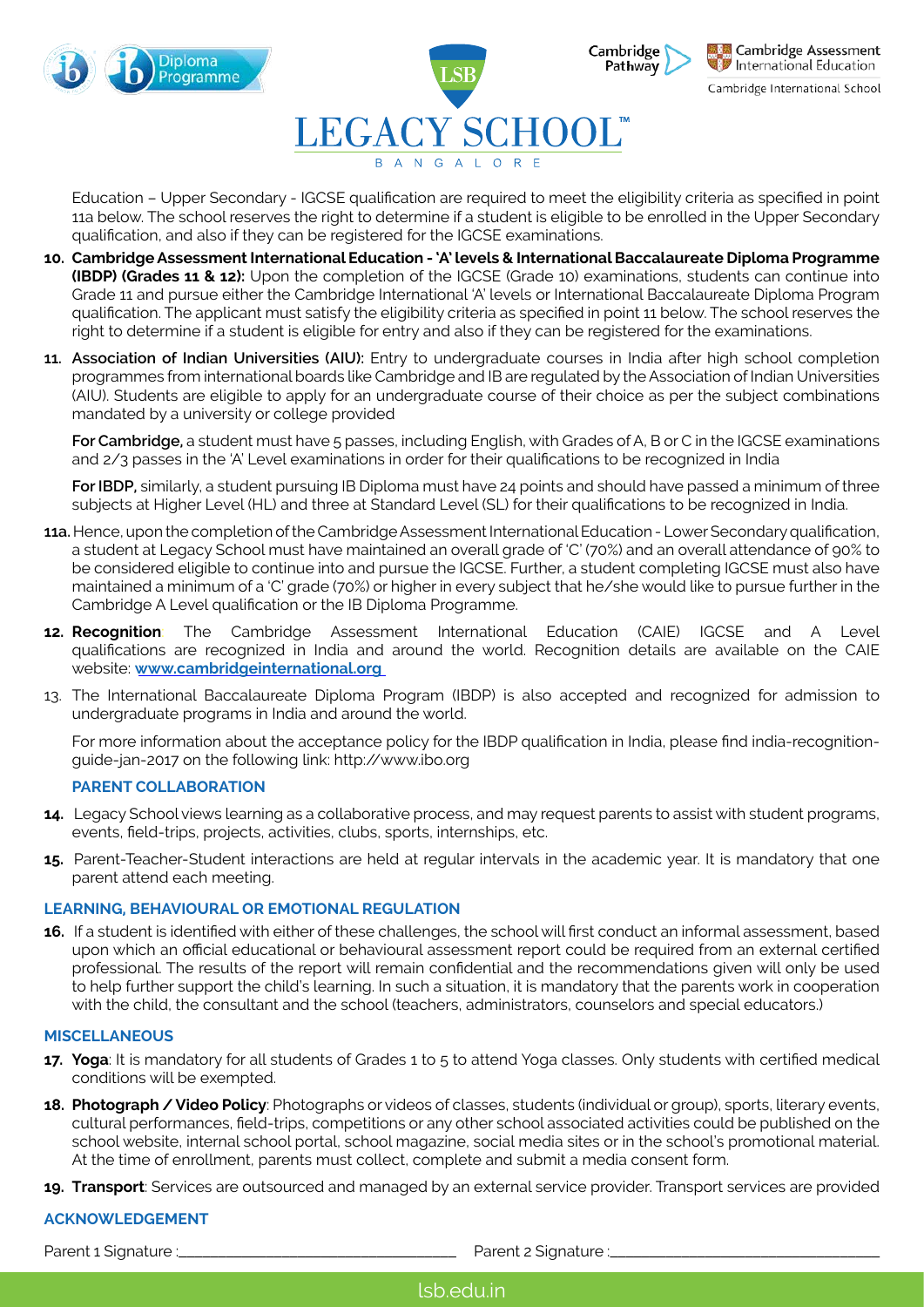



Cambridge International School

from a main pick-up point to school and back to a main drop-point. Transport services are not guaranteed to all locations. The school reserves the ultimate right to select and / or change the service provider. Please refer to the transport policy document for all other pertinent details.

**20. Lunch:** Lunch services are outsourced and managed by an external service provider. The school only offers a vegetarian menu. Availability of this service is dependent upon the number of students who opt for the program to ensure that it remains viable for any service provider. The school reserves the ultimate right to select and / or change the vendor.

If you have any queries or require any clarification regarding these policies, please address them to the Front Office at [info@lsb.edu.in](mailto:info@lsb.edu.in)

# **ENROLLMENT, FEES & WITHDRAWAL POLICIES**

The Legacy School Fee policies and guidelines are designed to help us implement our strategic and annual plans effectively, so that we can enable every student to experience a meaningful education. This document provides detailed information to provide a clear understanding of our procedures relating to fees, enrollment and withdrawal. The fee policies and guidelines are applicable to all Legacy parents / guardians (new and existing). We encourage you to please read, understand and familiarize yourselves with the dates and processes mentioned in this policy. These procedures are critical for us to deliver a quality educational experience for your child.

If you have any queries or require any clarification regarding these policies, please address them to the Accounts Office at [accounts@lsb.edu.in](mailto:accounts@lsb.edu.in)

# **TO APPLY FOR ADMISSION**

**Application Fee**: This is a non-refundable fee; it is to be submitted along with your child's application form

# **TO CONFIRM ADMISSION**

**Registration Fee**: This is a non-refundable fee; once you have received an offer of acceptance, it is to be submitted to confirm your child's admission to the school.

# **TO CONFIRM ENROLLMENT**

**1. Development Fee**: This is a non-refundable fee; it is to be submitted when confirming your child's enrollment at the point of entry

# **2. Annual Tuition Fees**:

- a. The fees are to be paid for the full year (12 months) as indicated in the fee schedule
- b. The academic year consists of three (3) terms, and each term comprises of four (4) months

# **SECURITY / CAUTION DEPOSIT (Refundable)**

- 1. Is a non-interest bearing, cautionary, refundable '**Security Deposit'**
- 2. Parents must always maintain the equivalent of one term's fees, for the specific grade that their child is enrolled in, as a cautionary deposit
- 3. Any damage to school property, loss of school materials, dues and non-payment of fees will be adjusted against the security deposit
- 4. This security deposit will be refunded when the student either graduates or withdraws from school
- 5. Parents must formally apply for withdrawal from the school in writing and complete all school leaving procedures prior to receiving a refund of the security deposit

# **ACKNOWLEDGEMENT**

Parent 1 Signature :\_\_\_\_\_\_\_\_\_\_\_\_\_\_\_\_\_\_\_\_\_\_\_\_\_\_\_\_\_\_\_\_\_\_\_ Parent 2 Signature :\_\_\_\_\_\_\_\_\_\_\_\_\_\_\_\_\_\_\_\_\_\_\_\_\_\_\_\_\_\_\_\_\_\_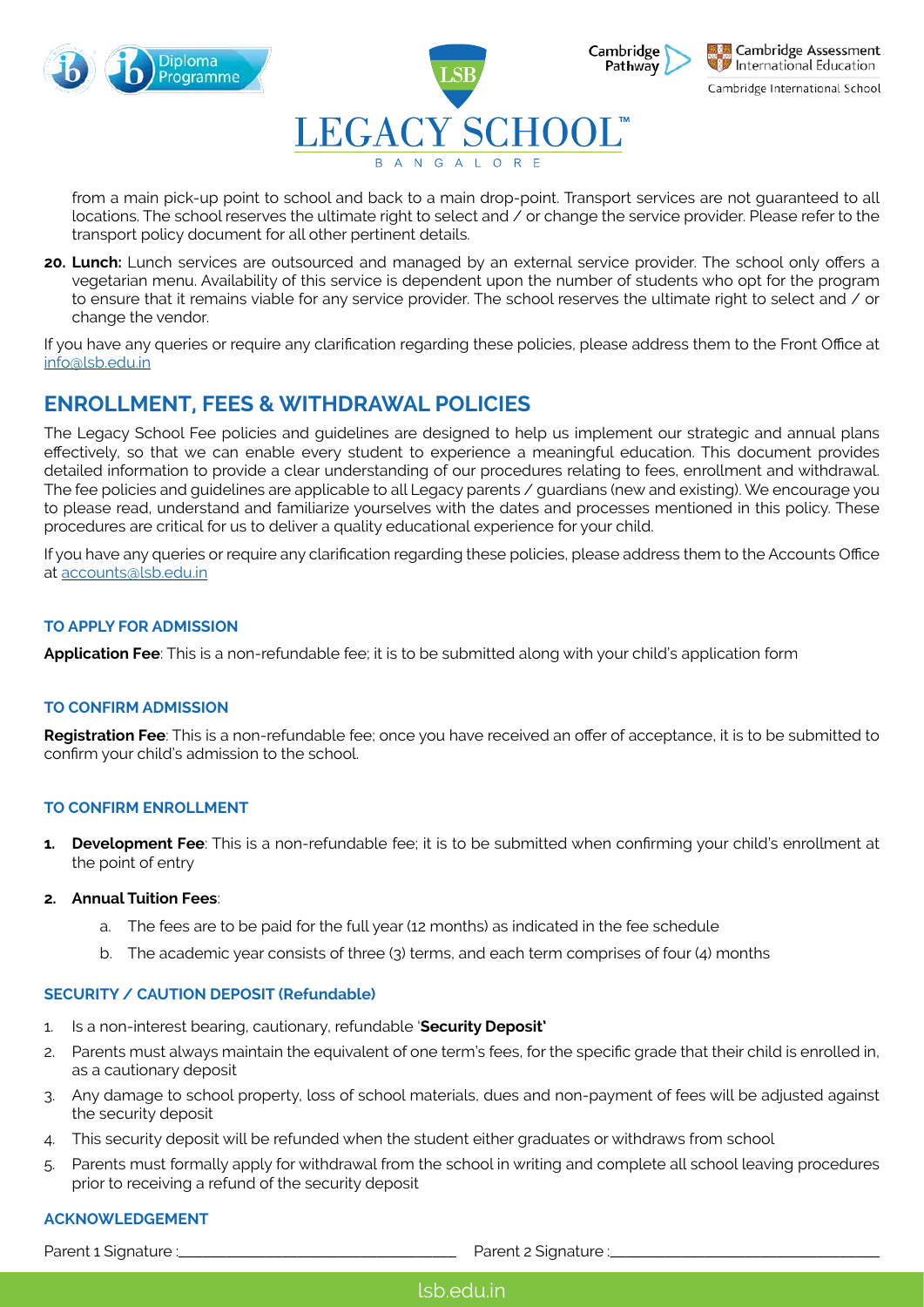



Cambridge International School

6. The security deposit will only be refunded at the end of the respective academic year for students who transfer / withdraw mid-year, or at the end of the respective academic year

#### **OTHER / SUPPLEMENTARY FEES**

The costs for books, stationery, uniforms, foreign language (optional), lunch (optional), transport (optional), recreational trips, school events, board / standardized exam fees, after school activities, outbound experiential learning programs and graduation fees are supplementary

#### **FEE PAYMENT OPTIONS**

- a. For the convenience of parents / guardians, the fees can be paid either in Monthly, Term or Yearly payment options
- b. The fees must be paid either by Personal Cheque, Demand Draft, Credit Card or ACH payment
- c. Demand Drafts and cheques must be drawn in favour of 'Legacy School' and made payable at Bangalore
- d. We accept either Master Card or Visa; however, there is a 3% surcharge on the total billable amount
- **e. Monthly**: For those opting to pay the fees on a monthly basis, the annual fees can be paid in 10 equal monthly installments through the ACH payment method only. The processing date for the collection of fees will be the 8<sup>th</sup> of each respective month
- **f. Term Fees**: Are payable in the month of April (Term 1), September (Term 2) and January (Term 3) of the corresponding academic year
- **g. Exam Fees:** Registration for board batches (IGCSE, AS/A Level) is done in December and the exam fee is due to be paid in January.

For Art & Design, Spanish & Computer Science, exams are conducted only in the May series. Hence the exam fee for the mentioned subjects will be due in March.

Registration for IB DP is done in the October of the 2nd year. Hence the exam fee for IB DP final exams falls due in the October of DP year 2.

#### **FEE PAYMENT INFORMATION**

- a. All fees are payable and accepted in Indian Rupees (INR) only
- b. Please note that Legacy does not accept any payment of fees by cash
- c. Receipts will be issued for all fee payments
- d. All Bank charges pertaining to inward remittance of school fees, charges for dishonour of cheques/DDs and applicable late fees, if any, will be debited to the student's account and deducted from the security deposit
- e. ACH service fee, cheque return charges, ACH payment return charges and late payment charges will be billed at the applicable rates notified in the annual fee schedule
- f. It is the responsibility of the parent to pay the school fees by the prescribed date
- g. Delay in payment of fees would result in a late fee penalty being levied per day until the outstanding dues are paid in full and a temporary suspension will be instated
- h. Failure to pay the fees to the school, or any service provider of the school for a period exceeding 30 days, would result in the fees being recovered from the security deposit; appropriate measures would be taken thereafter to recover the same
- i. Any unpaid fees or charges will be treated as amounts due and will be adjusted to the extent possible against the balance of the security deposit

# **STUDENT WITHDRAWAL POLICY**

Parents / Guardians may request to transfer/withdraw their child from Legacy School prior to the commencement of the academic year by submitting a letter addressed to the Director, stating the reason/s for their withdrawal. They must also submit the '*transfer application form*' to the Student Records office.

# **ACKNOWLEDGEMENT**

Parent 1 Signature :\_\_\_\_\_\_\_\_\_\_\_\_\_\_\_\_\_\_\_\_\_\_\_\_\_\_\_\_\_\_\_\_\_\_\_ Parent 2 Signature :\_\_\_\_\_\_\_\_\_\_\_\_\_\_\_\_\_\_\_\_\_\_\_\_\_\_\_\_\_\_\_\_\_\_

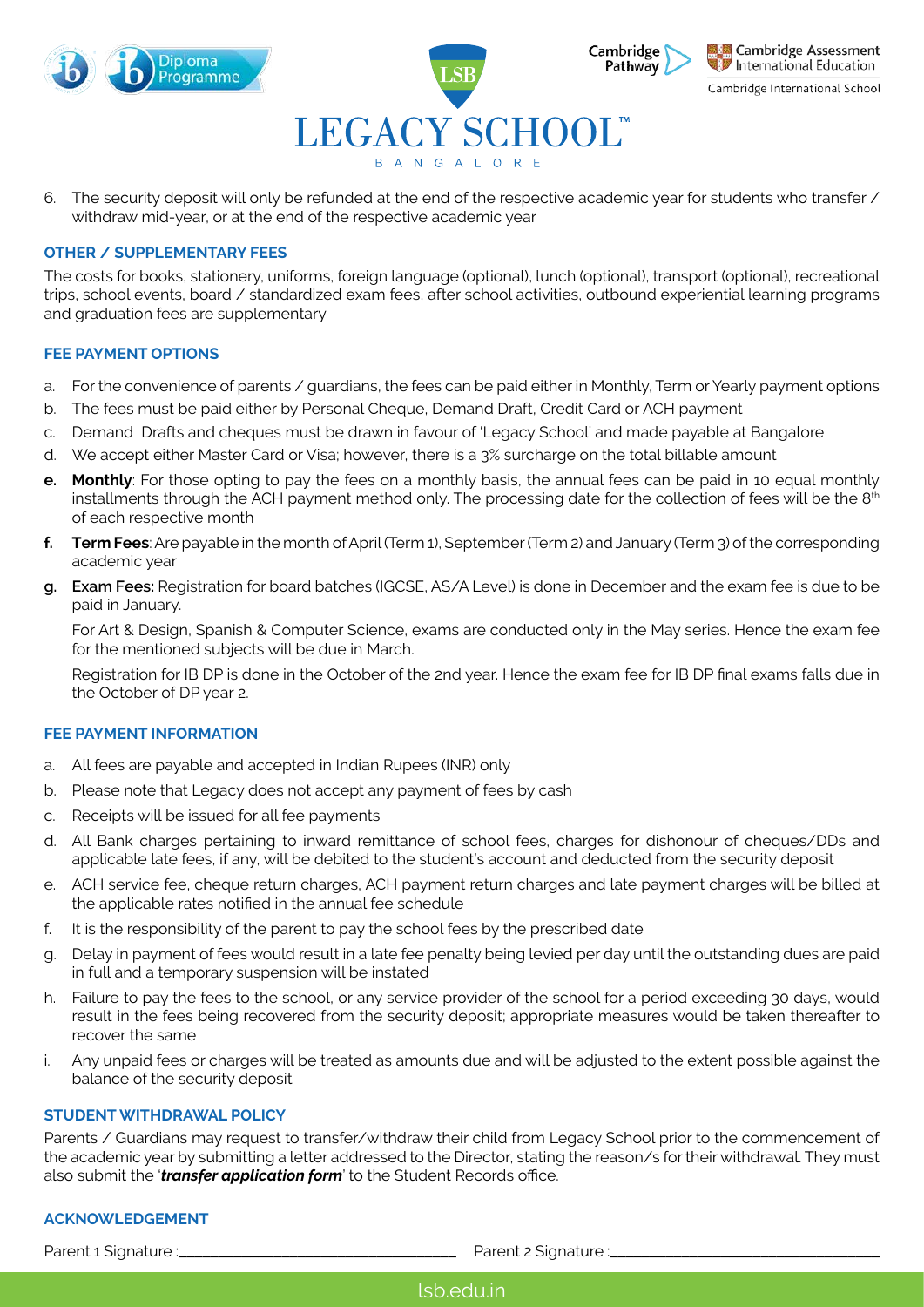

# LEGACY SCHOOL

Cambridge Assessment International Education

Cambridge

Pathway

Cambridge International School

Schools are dependent upon a confirmed enrollment, and the corresponding revenue from the tuition fees of each child, to plan their operations and services for the next entire academic year. Based upon the admissions and confirmed enrollment, the school plans future development, procures resources, hires faculty and confirms contracts. Each withdrawal has an impact on the school's planning and preparation for the next academic year. As a result, if a parent/ guardian opts to withdraw a new student's enrollment prior to the commencement of the academic year, the annual fees and security deposits will be processed as per the school's policies stated below, and will only then be refunded as follows:

# *Requests for withdrawal received between February 1st and March 31st*

**Annual and Foreign Language Fees**: A total of one month's fees of the next academic year will come due, and will be debited to the student's account correspondingly

**Refund of Security Deposit**: A refund of the Security Deposit will be provided by July 10<sup>th</sup> of the next academic year. The payment will be made after the adjustment of fees dues for the next academic year have been processed

# *Requests for withdrawal received between April 1st and May 31st*

**Annual and Foreign Language Fees**: A total of one term's fees of the next academic year will come due, and will be debited to the student's account correspondingly

**Refund of Security Deposit**: A refund of the Security Deposit will be provided by July 10<sup>th</sup> of the next academic year. The payment will be made after the adjustment of fees dues for the next academic year have been processed

# *Requests for withdrawal received on or after June 1st*

**Annual and Foreign Language Fees**: The entire year's fees will come due, and will be debited to the student's account correspondingly. No portion of the fee paid for the next academic year will be refundable or refunded.

**Refund of Security Deposit**: A refund of the Security Deposit will be provided 90 days from the date of receipt of the letter and application for withdrawal. The payment will be made only after the adjustment of all fees due for the next academic year have been processed

**Supplementary Fees (Refundable):** Only the cost of food shall be refunded on a pro-rata basis, proportionate to the number of days actually spent on the meal plan

**Supplementary Fees (Non-Refundable):** All other costs such as Bus Transport, Books, Stationery, Educational Supplies, Outbound & Experiential programs will not be refunded, as they are pre-determined annual fixed costs that have been committed to the various service providers.

# **Mid-Year Withdrawals**

**Annual and Foreign Language Fees**: Are non-refundable under all other circumstances, except in the event of a documented out-of-state or overseas job transfer; a minimum of one month's notice would be required to be given to the school. In such a situation, if the student withdraws in the First Semester, 50% of the annual fees would be due. However, if the student withdraws in the Second Semester, fees for the remainder of the academic year would be due.

# **Refunds**

In the event of a certified life-threatening medical illness, or death, the fees for all days that the child was scheduled to be enrolled (in the future) would be refunded. A refund would only be processed and credited 90 days from the date of withdrawal.

# **Non-Refundable Amounts**

Once paid, the one-time non-refundable Application, Registration and Development Fee paid at the time of enrollment are not refundable.

# **Deferred Admissions**

If a request is received prior to April 30th, a confirmed admission may be deferred at the discretion of the School Management. Admissions may be deferred for a period of 1 year upon payment of the one-time, non-refundable Application, Registration and Development Fee. Please note that all fees shall be applicable as per the Fee Notification

# **ACKNOWLEDGEMENT**

Parent 1 Signature :\_\_\_\_\_\_\_\_\_\_\_\_\_\_\_\_\_\_\_\_\_\_\_\_\_\_\_\_\_\_\_\_\_\_\_ Parent 2 Signature :\_\_\_\_\_\_\_\_\_\_\_\_\_\_\_\_\_\_\_\_\_\_\_\_\_\_\_\_\_\_\_\_\_\_